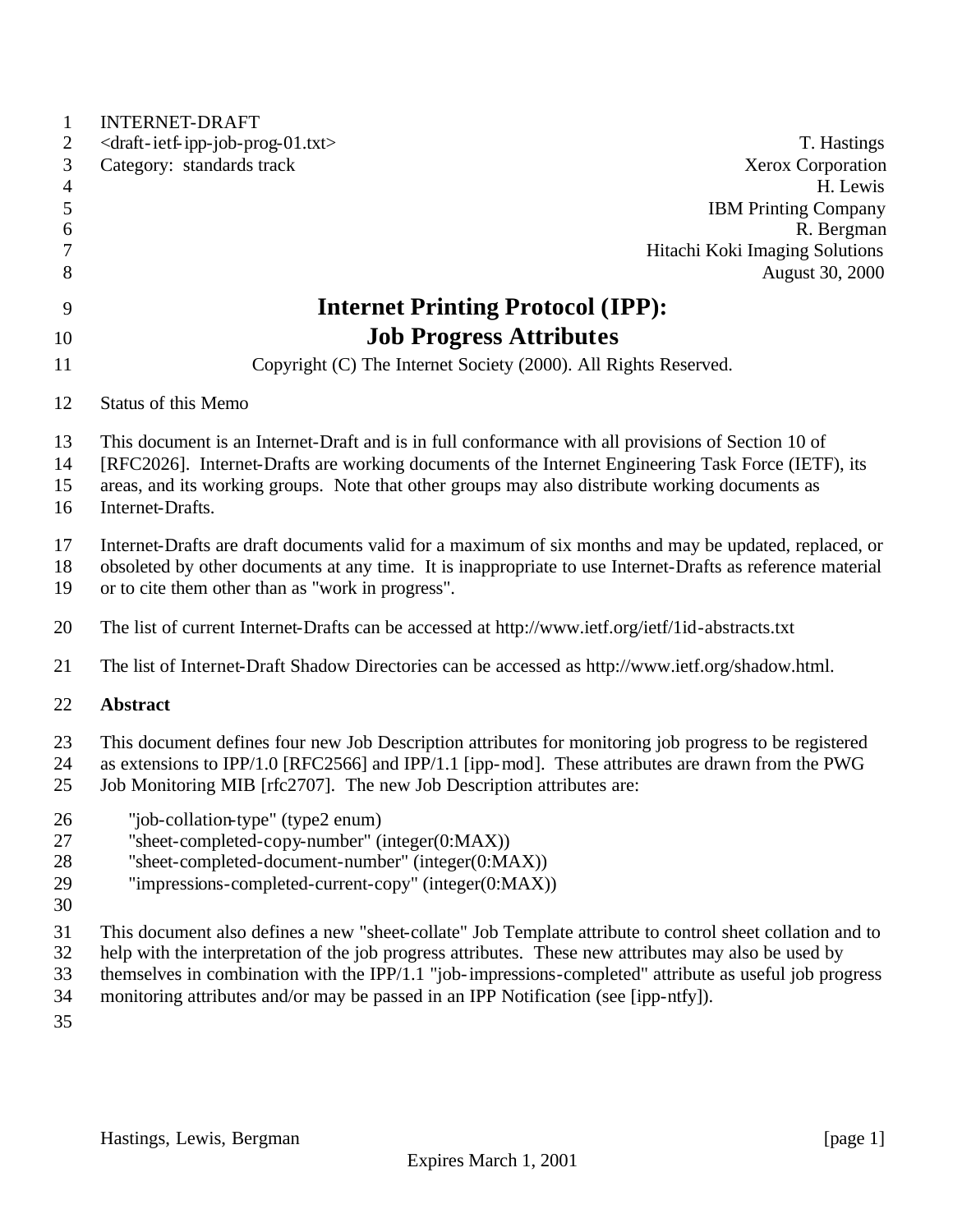- The full set of IPP documents includes:
- Design Goals for an Internet Printing Protocol [RFC2567]
- Rationale for the Structure and Model and Protocol for the Internet Printing Protocol [RFC2568]
- Internet Printing Protocol/1.1: Model and Semantics [ipp-mod]
- Internet Printing Protocol/1.1: Encoding and Transport [ipp-pro]
- Internet Printing Protocol/1.1: Implementer's Guide [ipp-iig]
- Mapping between LPD and IPP Protocols [RFC2569]
- Internet Printing Protocol/1.0 & 1.1: Event Notification Specification [ipp-ntfy]
- The "Design Goals for an Internet Printing Protocol" document takes a broad look at distributed printing
- functionality, and it enumerates real-life scenarios that help to clarify the features that need to be
- included in a printing protocol for the Internet. It identifies requirements for three types of users: end
- users, operators, and administrators. It calls out a subset of end user requirements that are satisfied in
- IPP/1.0. A few OPTIONAL operator operations have been added to IPP/1.1.
- The "Rationale for the Structure and Model and Protocol for the Internet Printing Protocol" document
- describes IPP from a high level view, defines a roadmap for the various documents that form the suite of
- IPP specification documents, and gives background and rationale for the IETF working group's major
- decisions.
- The "Internet Printing Protocol/1.1: Model and Semantics" document describes a simplified model with
- abstract objects, their attributes, and their operations that are independent of encoding and transport. It
- introduces a Printer and a Job object. The Job object optionally supports multiple documents per Job. It
- also addresses security, internationalization, and directory issues.
- The "Internet Printing Protocol/1.1: Encoding and Transport" document is a formal mapping of the
- abstract operations and attributes defined in the model document onto HTTP/1.1 [RFC2616]. It defines
- the encoding rules for a new Internet MIME media type called "application/ipp". This document also
- defines the rules for transporting over HTTP a message body whose Content-Type is "application/ipp".
- This document defines a new scheme named 'ipp' for identifying IPP printers and jobs.
- The "Internet Printing Protocol/1.1: Implementer's Guide" document gives insight and advice to
- implementers of IPP clients and IPP objects. It is intended to help them understand IPP/1.1 and some of
- the considerations that may assist them in the design of their client and/or IPP object implementations.
- For example, a typical order of processing requests is given, including error checking. Motivation for
- some of the specification decisions is also included.
- The "Mapping between LPD and IPP Protocols" document gives some advice to implementers of gateways between IPP and LPD (Line Printer Daemon) implementations.
- The "Event Notification Specification" document defines OPTIONAL operations that allow a client to
- subscribe to printing related events. Subscriptions include "Per-Job subscriptions" and "Per-Printer
- subscriptions". Subscriptions are modeled as Subscription objects. Four other operations are defined
- for subscription objects: get attributes, get subscriptions, renew a subscription, and cancel a
- subscription.
-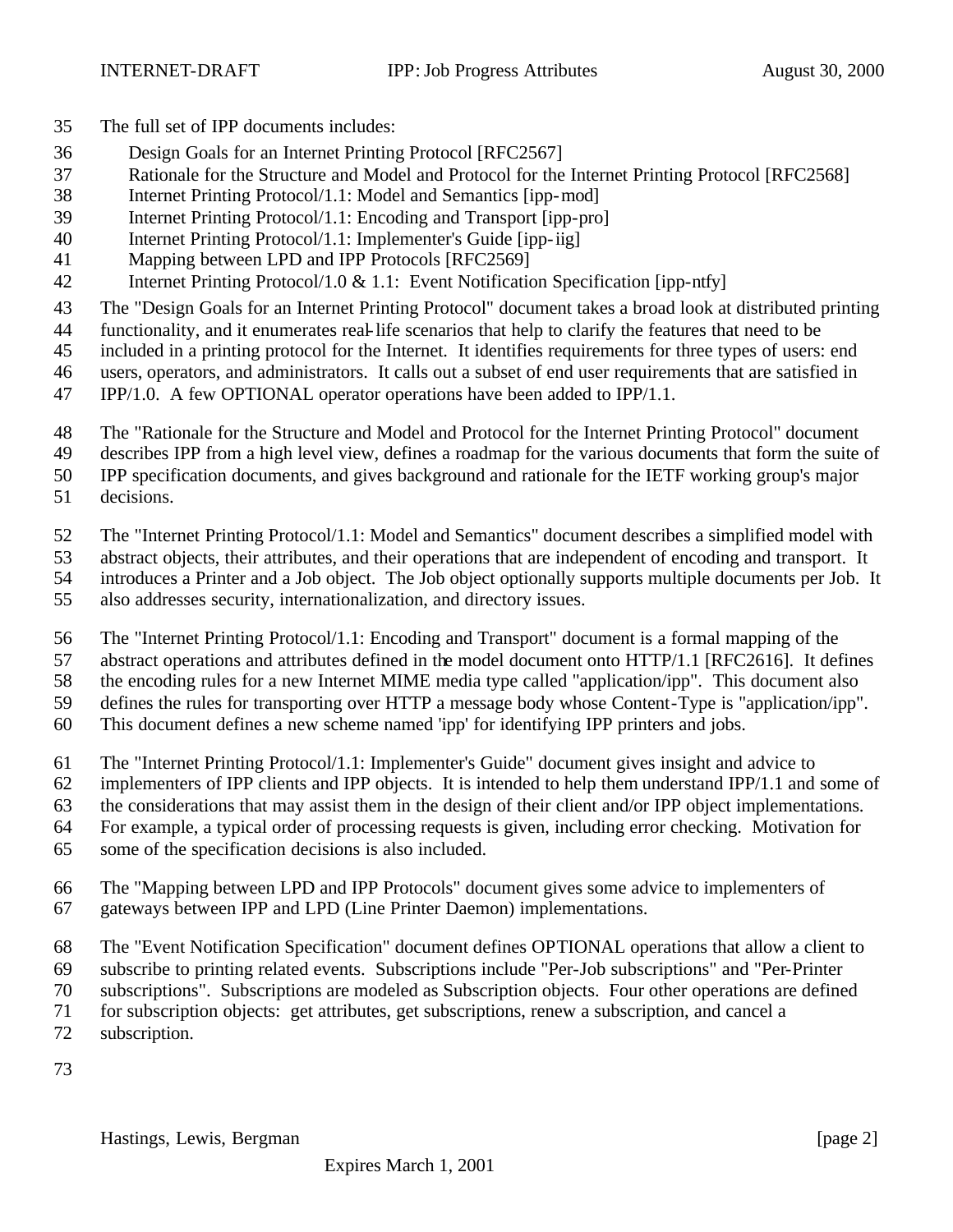| 73 |                |                          |
|----|----------------|--------------------------|
| 74 |                | <b>TABLE OF CONTENTS</b> |
| 75 | $\mathbf{1}$   |                          |
| 76 | 1.1            |                          |
| 77 | 2              |                          |
| 78 | 2.1            |                          |
| 79 | 2.2            |                          |
| 80 | 2.3            |                          |
| 81 | 2.4            |                          |
| 82 | 3              |                          |
| 83 | $\overline{4}$ |                          |
| 84 | 5              |                          |
| 85 | 6              |                          |
| 86 | 7              |                          |
| 87 | 8              |                          |
| 88 | 9              |                          |
| 89 |                |                          |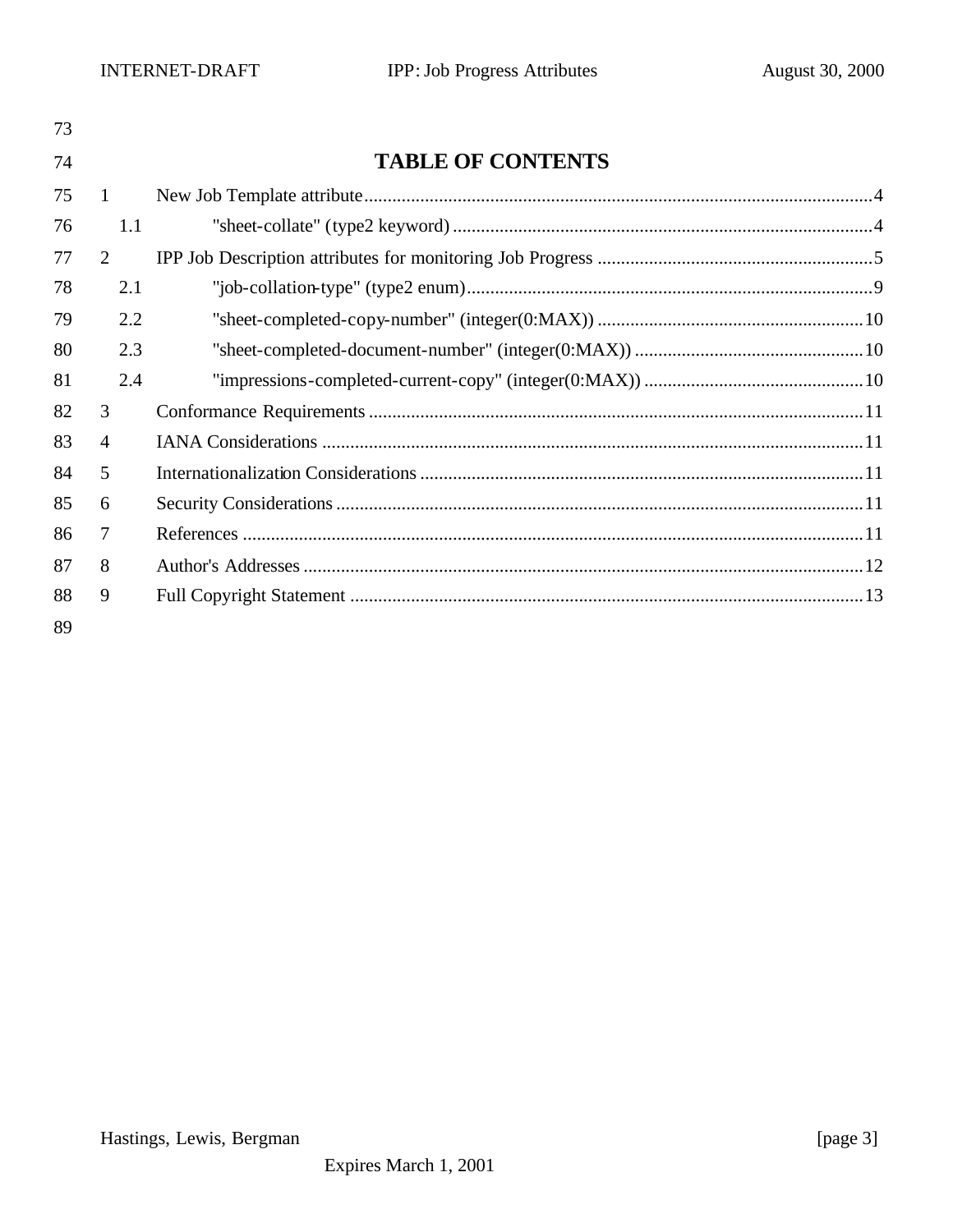### **1 New Job Template attribute**

#### *1.1 "sheet-collate" (type2 keyword)*

```
92 +===================+======================+======================+
      | Job Attribute | Printer: Default Value| Printer: Supported
94 | | Attribute | Values Attribute |
     95 +===================+======================+======================+
96 | sheet-collate | sheet-collate-default| sheet-collate-<br>97 | (type2 keyword) | (type2 keyword) | supported (1se
97 | (type2 keyword) | (type2 keyword) | supported (1setOf |
98 | | | type2 keyword) |
99 +-------------------+----------------------+----------------------+
```
 This attribute specifies whether or not the media sheets of each copy of each printed document in a job are to be in sequence, when multiple copies of the document are specified by the 'copies' attribute.

Standard keyword values are:

 'uncollated': each print-stream sheet is printed a number of times in succession equal to the value of the 'copies' attribute, followed by the next print-stream sheet.

```
105 'collated': each copy of each document is printed with the print-stream sheets in sequence, followed 
106 by the next document copy.
```
For example, suppose a document produces two media sheets as output, and "copies" is equal to '6', For

the 'uncollated' case, six copies of the first media sheet are printed followed by six copies of the second

media sheet. For the 'collated' case, one copy of each of the six sheets are printed followed by another

copy of each of the six media sheets.

Whether the effect of sheet collation is achieved by placing copies of a document in multiple output bins

or in the same output bin with implementation defined document separation is implementation

dependent. Also whether it is achieved by making multiple passes over the job or by using an output

sorter is implementation dependent.

Note: IPP/1.0 [RFC2566] and IPP/1.1 [ipp-mod] is silent on whether or not sheets within documents are

collated. The "sheet-collate-supported" Printer attribute permits a Printer object to indicate whether or

not it collates sheets with each document and whether it allows the client to control sheet collation. An

implementation is able to indicate that it supports uncollated sheets, collated sheets, or both, using the

'uncollated', 'collated', or both 'uncollated' and 'collated' values, respectively.

 This attribute is affected by "multiple-document-handling." The "multiple-document-handling" attribute describes the collation of documents, and the "sheet-collate" attribute describes the semantics of collating individual pages within a document. To better explain the interaction between these two attributes the term "set" is introduced. A "set" is a logical boundary between the delivered media sheets of a printed job. For-example, in the case of a ten page single document with collated pages and a request for 50 copies, each of the 50 printed copies of the document constitutes a "set." In the above example if the pages were uncollated, then 50 copies of each of the individual pages within the

document would represent each "set".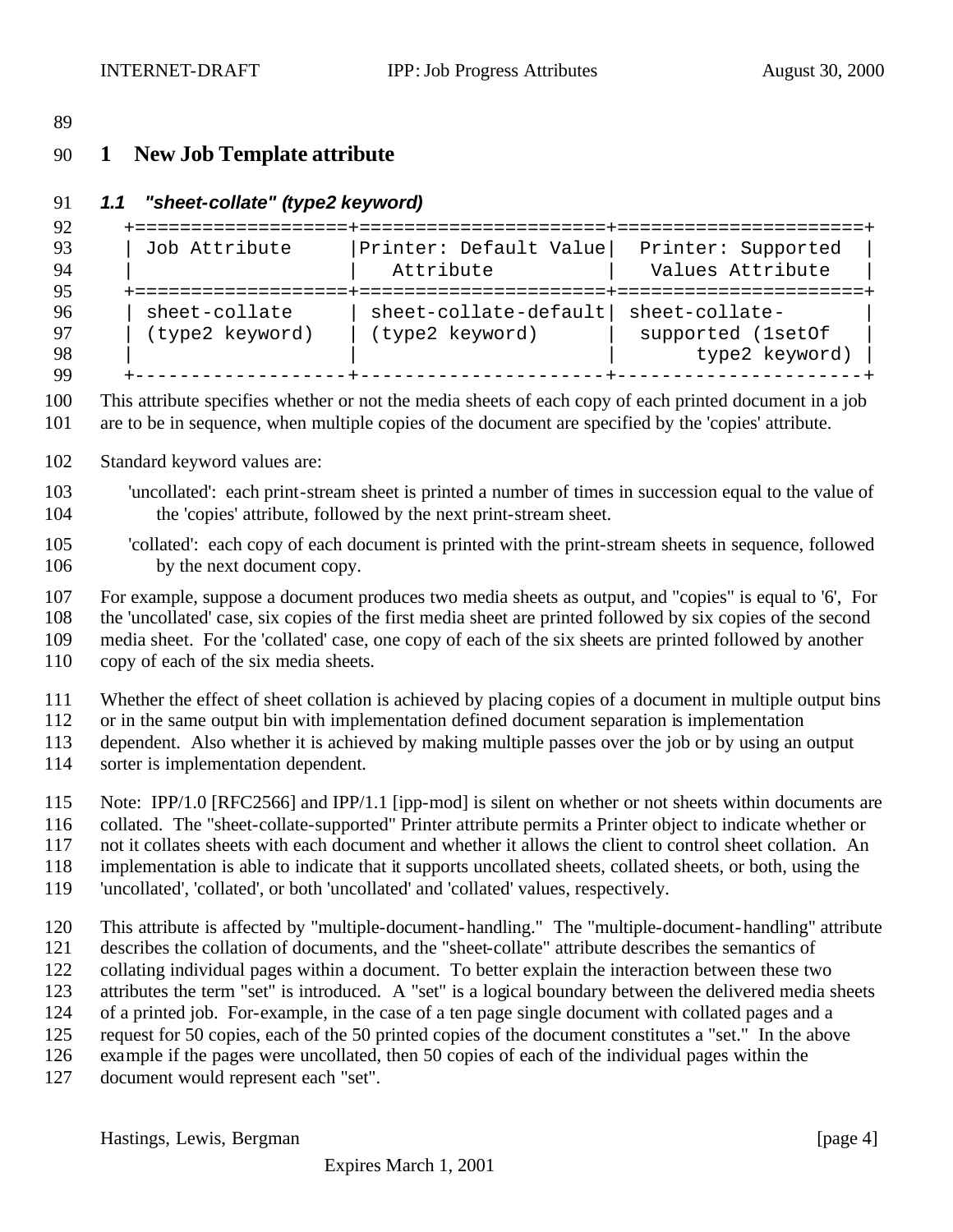| "sheet-collate" | "multiple-document-<br>handling"          | Semantics                                                                                                                                   |
|-----------------|-------------------------------------------|---------------------------------------------------------------------------------------------------------------------------------------------|
| 'collated'      | 'single-document'                         | Each copy of the concatenated documents, with their pages<br>sequence, represents a "set."                                                  |
| 'collated'      | 'single-document-<br>new-sheet'           | Each copy of the concatenated documents, with their pages<br>sequence, represents a "set."                                                  |
| 'collated'      | 'separate-documents-<br>collated-copies'  | Each copy of each separate document, with its pages in<br>sequence, represents a "set."                                                     |
| 'collated'      | 'separate-documents-<br>uncollated-copies | Each copy of each separate document, with its pages in<br>sequence, represents a "set."                                                     |
| 'uncollated'    | 'single-document'                         | Each media sheet of the document is printed a number of<br>times equal to the "copies" attribute; which constitutes a "s                    |
| 'uncollated'    | 'single-document-<br>new-sheet'           | Each media sheet of the concatenated documents is printed<br>number of times equal to the "copies" attribute; which<br>constitutes a "set." |
| 'uncollated'    | 'separate-documents-<br>collated-copies'  | This is a degenerate case, and the printer object MUST reje<br>the job and return the status, "client-error-conflicting-<br>attributes."    |
| 'uncollated'    | 'separate-documents-<br>uncollated-copies | This is a degenerate case, and the printer object MUST reje<br>the job and return the status "client-error-conflicting-<br>attributes."     |

128 The following table describes the interaction of "sheet-collate" with multiple document handling.

129 From the above table it is obvious that the implicit value of the "sheet-collate" attribute in a 130 printer that does not support the "sheet-collate" attribute, is 'collated.' The semantics of

# 131 "multiple-document-handling" are otherwise nonsensical in the case of separate documents.

# 132 **2 IPP Job Description attributes for monitoring Job Progress**

133 The following IPP Job Description attributes are proposed to be added to IPP through the type2

134 registration procedures. They are useful for monitoring the progress of a job. They are also used at

135 attributes in the notification content in a notification report [ipp-ntfy].

136 There are a number of Job Description attributes for monitoring the progress of a job. These objects and

137 attributes count the number of K octets, impressions, sheets, and pages requested or completed. For

138 impressions and sheets, "completed" means stacked, unless the implementation is unable to detect when

139 each sheet is stacked, in which case stacked is approximated when processing of each sheet completes.

140 There are objects and attributes for the overall job and for the current copy of the document currently

141 being stacked. For the latter, the rate at which the various objects and attributes count depends on the

- 142 sheet and document collation of the job.
- 143 Consider the following four Job Description attributes that are used to monitor the progress of a job's 144 impressions:
- 145 1. "job-impressions-completed" counts the total number of impressions stacked for the job 146 (see [ipp-mod] section 4.3.18.2)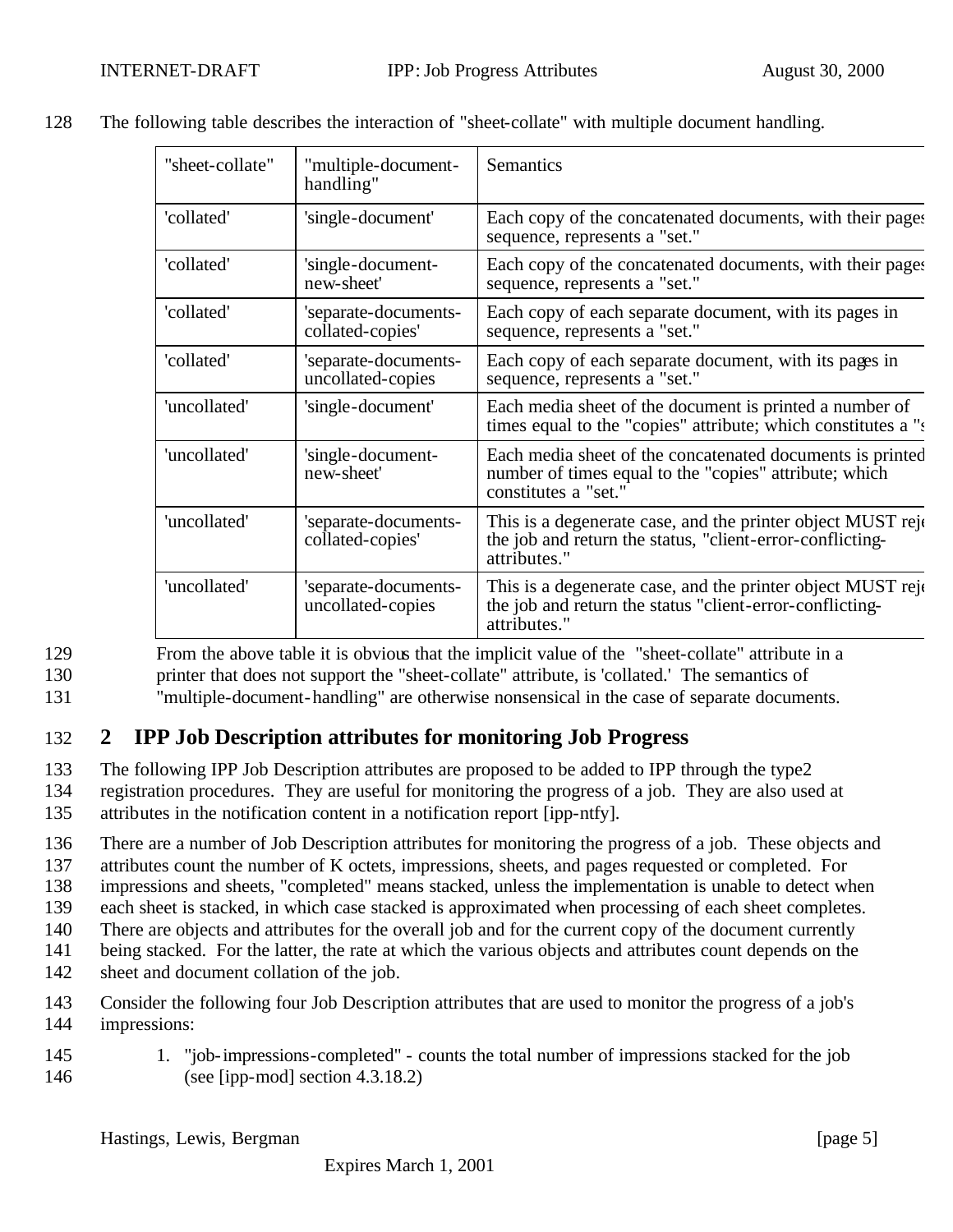- 2. "impressions-completed-current-copy" counts the number of impressions stacked for the current document copy
- 3. "sheet-completed-copy-number" identifies the number of the copy for the current document being stacked where the first copy is 1.
- 4. "sheet-completed-document-number" identifies the current document within the job that is 152 being stacked where the first document in a job is 1. NOTE: this attribute SHOULD NOT be implemented for implementations that only support one document per job.
- For each of the three types of job collation, a job with three copies of two documents (1, 2), where each
- document consists of 3 impressions, the four variables have the following values as each sheet is stacked
- for one-sided printing: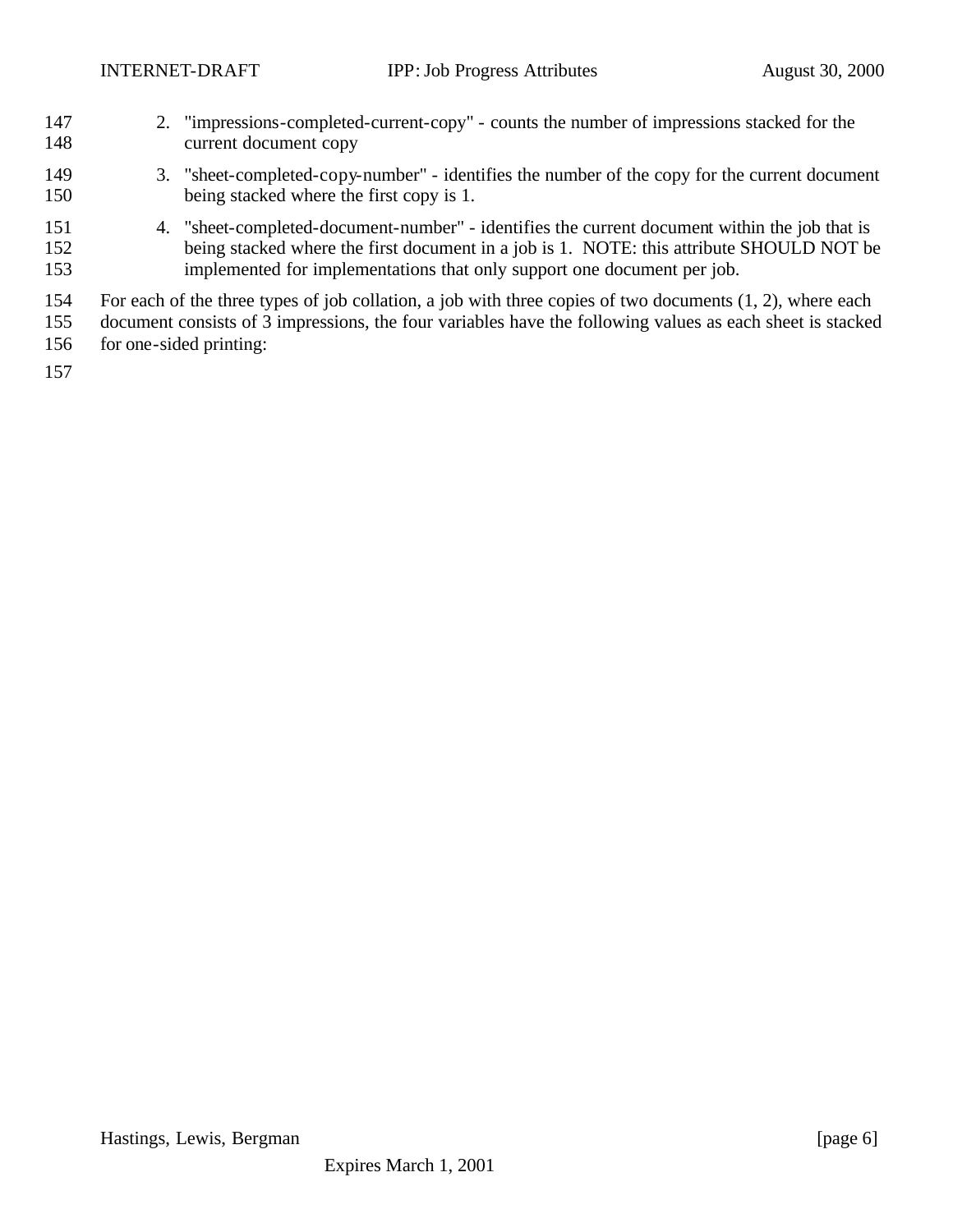# **"job-collation-type" = 'uncollated-sheets(3)'**

| "job-impressions-<br>completed" | "impressions-<br>completed-current-<br>copy'' | "sheet-completed-<br>copy-number" | "sheet-completed-<br>document-number"      |
|---------------------------------|-----------------------------------------------|-----------------------------------|--------------------------------------------|
| 0                               | 0                                             | 0                                 | 0                                          |
| 1                               |                                               |                                   |                                            |
| $\overline{\mathbf{c}}$         |                                               | 2                                 |                                            |
| 3                               |                                               | 3                                 |                                            |
|                                 | $\overline{c}$                                | 1                                 |                                            |
| $\frac{4}{5}$                   |                                               | $\overline{\mathbf{c}}$           |                                            |
| 6                               |                                               | 3                                 |                                            |
| 7                               |                                               | 1                                 |                                            |
| 8                               | 2<br>2<br>3<br>3<br>3                         | $\overline{c}$                    |                                            |
| 9                               |                                               | 3                                 |                                            |
| 10                              |                                               |                                   | $\overline{c}$                             |
| 11                              |                                               | 2                                 | $\overline{a}$                             |
| 12                              |                                               | 3                                 | $\overline{c}$                             |
| 13                              |                                               | 1                                 |                                            |
| 14                              | 2223333                                       | $\overline{c}$                    | $\begin{array}{c} 2 \\ 2 \\ 2 \end{array}$ |
| 15                              |                                               | 3                                 |                                            |
| 16                              |                                               | 1                                 | $\overline{a}$                             |
| 17                              |                                               | $\frac{2}{3}$                     | $\overline{a}$                             |
| 18                              |                                               |                                   | $\overline{2}$                             |
|                                 |                                               |                                   |                                            |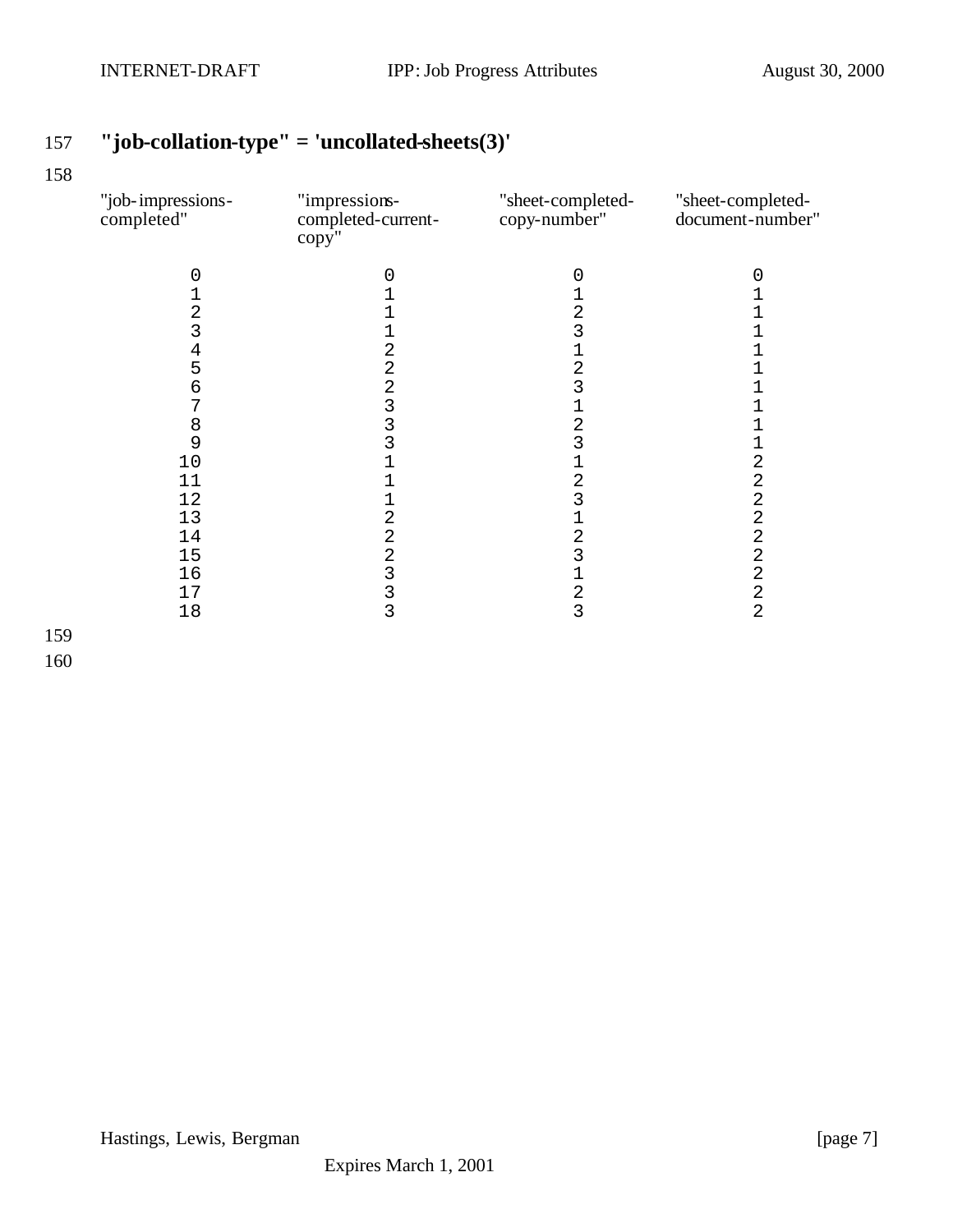# **"job-collation-type" = 'collated-documents(4)'**

| "job-impressions-<br>completed" | "impressions-<br>completed-current-<br>copy" | "sheet-completed-<br>copy-number" | "sheet-completed-<br>document-number" |
|---------------------------------|----------------------------------------------|-----------------------------------|---------------------------------------|
|                                 | O                                            |                                   |                                       |
|                                 |                                              |                                   |                                       |
| 2                               | 2                                            |                                   |                                       |
| 3                               | 3                                            |                                   |                                       |
| 4                               |                                              |                                   | 2                                     |
| 5                               | $\overline{2}$                               |                                   | $\overline{a}$                        |
| 6                               | 3                                            |                                   | $\overline{2}$                        |
| 7                               |                                              | 2                                 | $\overline{1}$                        |
| 8                               | 2                                            | 2                                 |                                       |
| 9                               | 3                                            | 2                                 | 1                                     |
| 10                              |                                              | 2                                 | 2                                     |
| 11                              | $\overline{c}$                               | 2                                 | 2                                     |
| 12                              | 3                                            | 2                                 | $\overline{c}$                        |
| 13                              |                                              | 3                                 | 1                                     |
| 14                              | 2                                            | 3                                 |                                       |
| 15                              | 3                                            | 3                                 | 1                                     |
| 16                              |                                              | 3                                 | $\overline{a}$                        |
| 17                              | 2                                            |                                   | $\overline{\mathbf{c}}$               |
| 18                              | 3                                            | $\frac{3}{3}$                     | $\overline{a}$                        |
|                                 |                                              |                                   |                                       |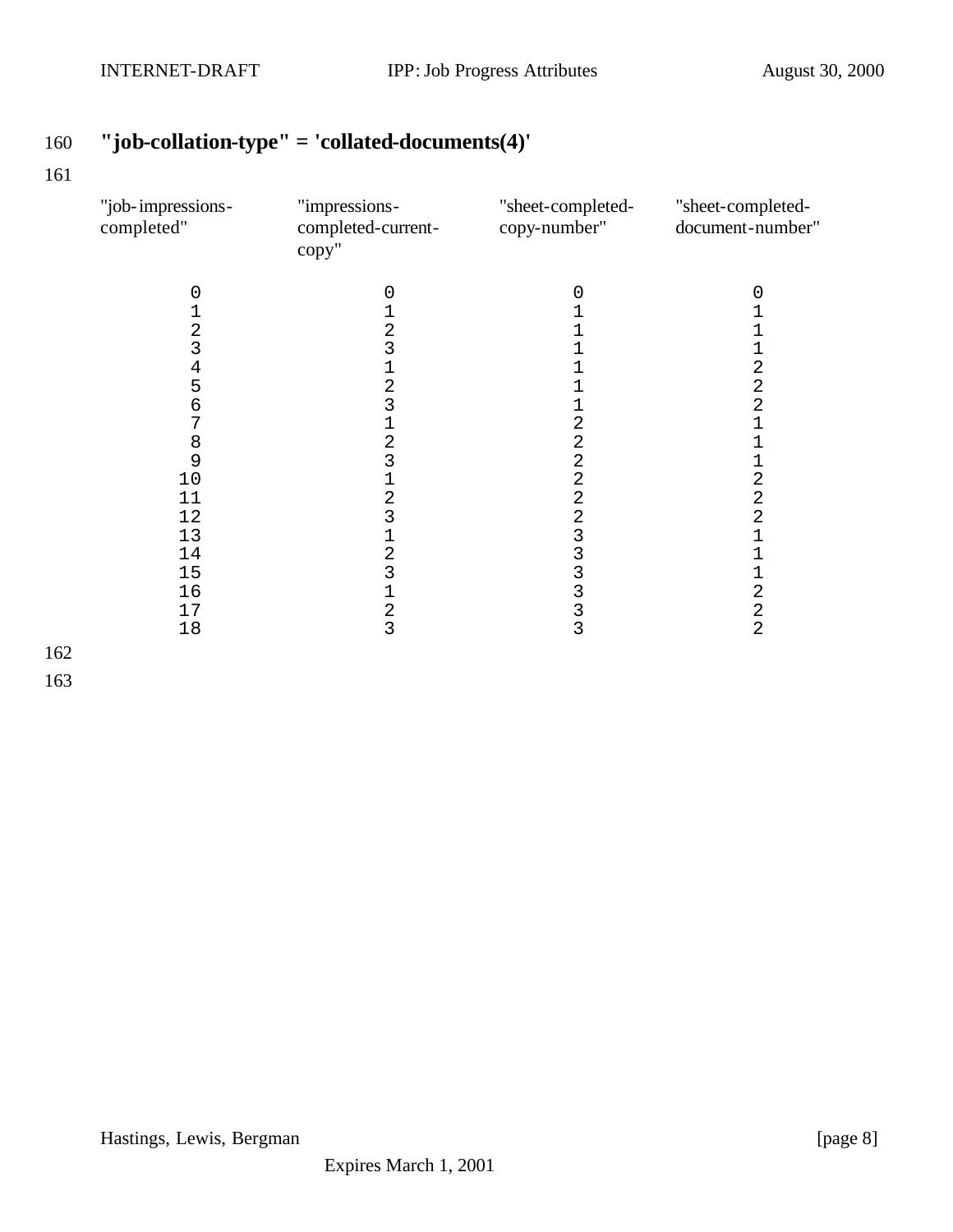#### **"job-collation-type" = 'uncollated-documents(5)'**

| "job-impressions-<br>completed" | "impressions-<br>completed-current-<br>copy" | "sheet-completed-<br>copy-number" | "sheet-completed-<br>document-number" |
|---------------------------------|----------------------------------------------|-----------------------------------|---------------------------------------|
|                                 |                                              |                                   |                                       |
|                                 |                                              |                                   |                                       |
| 2                               | 2                                            |                                   |                                       |
| 3                               | 3                                            |                                   |                                       |
| 4                               |                                              |                                   |                                       |
| 5                               | 2                                            | 2                                 |                                       |
| 6                               |                                              |                                   |                                       |
|                                 |                                              |                                   |                                       |
| 8                               | 2                                            |                                   |                                       |
| 9                               | 3                                            |                                   |                                       |
| 10                              |                                              |                                   | $\overline{c}$                        |
| 11                              | 2                                            |                                   | 2                                     |
| 12                              | 3                                            |                                   | 2                                     |
| 13                              |                                              |                                   | 2                                     |
| 14                              | 2                                            | 2                                 | 2                                     |
| 15                              |                                              |                                   | 2                                     |
| 16                              |                                              |                                   | 2                                     |
| 17                              | 2                                            |                                   | 2                                     |
| 18                              | 3                                            | 3                                 | $\overline{a}$                        |

#### *2.1 "job-collation-type" (type2 enum)*

 Job Collation includes sheet collation and document collation. Sheet collation is defined to be the ordering of sheets within a document copy. Document collation is defined to be ordering of document copies within a multi-document job. The value of the "job-collation-type" is affected by the value of the "sheet-collate" Job Template attribute (see section 1.1), if supplied and supported.

The Standard enum values are:

| 172 |     |                                                                                                     |
|-----|-----|-----------------------------------------------------------------------------------------------------|
| 173 | '1' | 'other': not one of the defined values                                                              |
| 174 |     |                                                                                                     |
| 175 | '2' | 'unknown': the collation type is unknown                                                            |
| 176 |     |                                                                                                     |
| 177 | '3' | 'uncollated-sheets': No collation of the sheets within each document copy, <i>i.e.</i> , each sheet |
| 178 |     | of a document that is to produce multiple copies is replicated before the next sheet                |
| 179 |     | in the document is processed and stacked. If the device has an output bin collator,                 |
| 180 |     | the 'uncollated-sheets $(3)$ ' value may actually produce collated sheets as far as the             |
| 181 |     | user is concerned (in the output bins). However, when the job collation is the                      |
| 182 |     | 'uncollated-sheets $(3)$ ' value, job progress is indistinguishable to a monitoring                 |
| 183 |     | application between a device that has an output bin collator and one that does not.                 |
| 184 |     |                                                                                                     |

Hastings, Lewis, Bergman [page 9]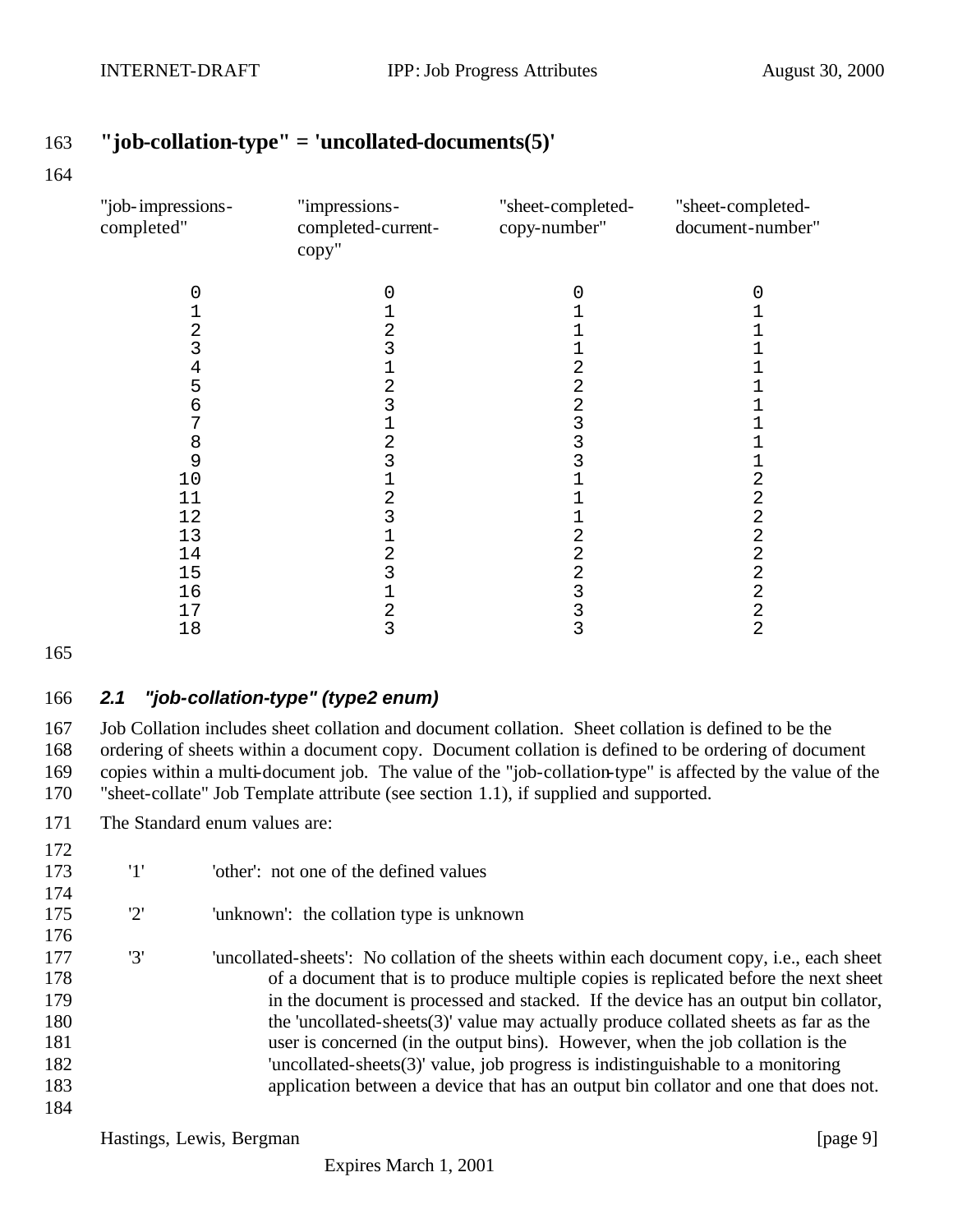| 185 | '4' | collated-documents': Collation of the sheets within each document copy is performed     |
|-----|-----|-----------------------------------------------------------------------------------------|
| 186 |     | within the printing device by making multiple passes over either the source or an       |
| 187 |     | intermediate representation of the document. In addition, when there are multiple       |
| 188 |     | documents per job, the i'th copy of each document is stacked before the j'th copy       |
| 189 |     | of each document, i.e., the documents are collated within each job copy. For            |
| 190 |     | example, if a job is submitted with documents, A and B, the job is made available       |
| 191 |     | to the end user as: A, B, A, B,  The 'collated-documents $(4)$ ' value corresponds      |
| 192 |     | to the IPP [ipp-mod] 'separate-documents-collated-copies' keyword value of the          |
| 193 |     | "multiple-document-handling" attribute.                                                 |
| 194 |     |                                                                                         |
| 195 |     | If the job's "copies" attribute is '1' (or not supplied), then the "job-collation-type" |
| 196 |     | attribute is defined to be '4'.                                                         |
| 197 |     |                                                                                         |
| 198 | '5' | 'uncollated-documents': Collation of the sheets within each document copy is performed  |
| 199 |     | within the printing device by making multiple passes over either the source or an       |
| 200 |     | intermediate representation of the document. In addition, when there are multiple       |
| 201 |     | documents per job, all copies of the first document in the job are stacked before       |
| 202 |     | the any copied of the next document in the job, i.e., the documents are uncollated      |
| 203 |     | within the job. For example, if a job is submitted with documents, A and B, the         |
| 204 |     | job is mad available to the end user as: A, A, , B, B,  The 'uncollated-                |
| 205 |     | documents(5)' value corresponds to the IPP [ipp-mod] 'separate-documents-               |
| 206 |     | uncollated-copies' keyword value of the "multiple-document-handling" attribute.         |
|     |     |                                                                                         |

#### *2.2 "sheet-completed-copy-number" (integer(0:MAX))*

 The number of the copy being stacked for the current document. This number starts at 0, is set to 1 when the first sheet of the first copy for each document is being stacked and is equal to n where n is the nth sheet stacked in the current document copy. If the value is unknown, the Printer MUST return the 'unknown' out-of-band value (see [ipp-mod] section 4.1), rather than the -2 value used in some MIBs [rfc2707].

#### *2.3 "sheet-completed-document-number" (integer(0:MAX))*

 The ordinal number of the document in the job that is currently being stacked. This number starts at 0, increments to 1 when the first sheet of the first document in the job is being stacked, and is equal to n where n is the nth document in the job, starting with 1. If the value is unknown, the Printer MUST return the 'unknown' out-of-band value (see [ipp-mod] section 4.1), rather than the -2 value used in some MIBs [rfc2707].

Implementations that only support one document jobs SHOULD NOT implement this attribute.

#### *2.4 "impressions-completed-current-copy" (integer(0:MAX))*

The number of impressions completed by the device for the current copy of the current document so far.

For printing, the impressions completed includes interpreting, marking, and stacking the output. For

other types of job services, the number of impressions completed includes the number of impressions

processed. If the value is unknown, the Printer MUST return the 'unknown' out-of-band value (see [ipp-

mod] section 4.1), rather than the -2 value used in some MIBs [rfc2707].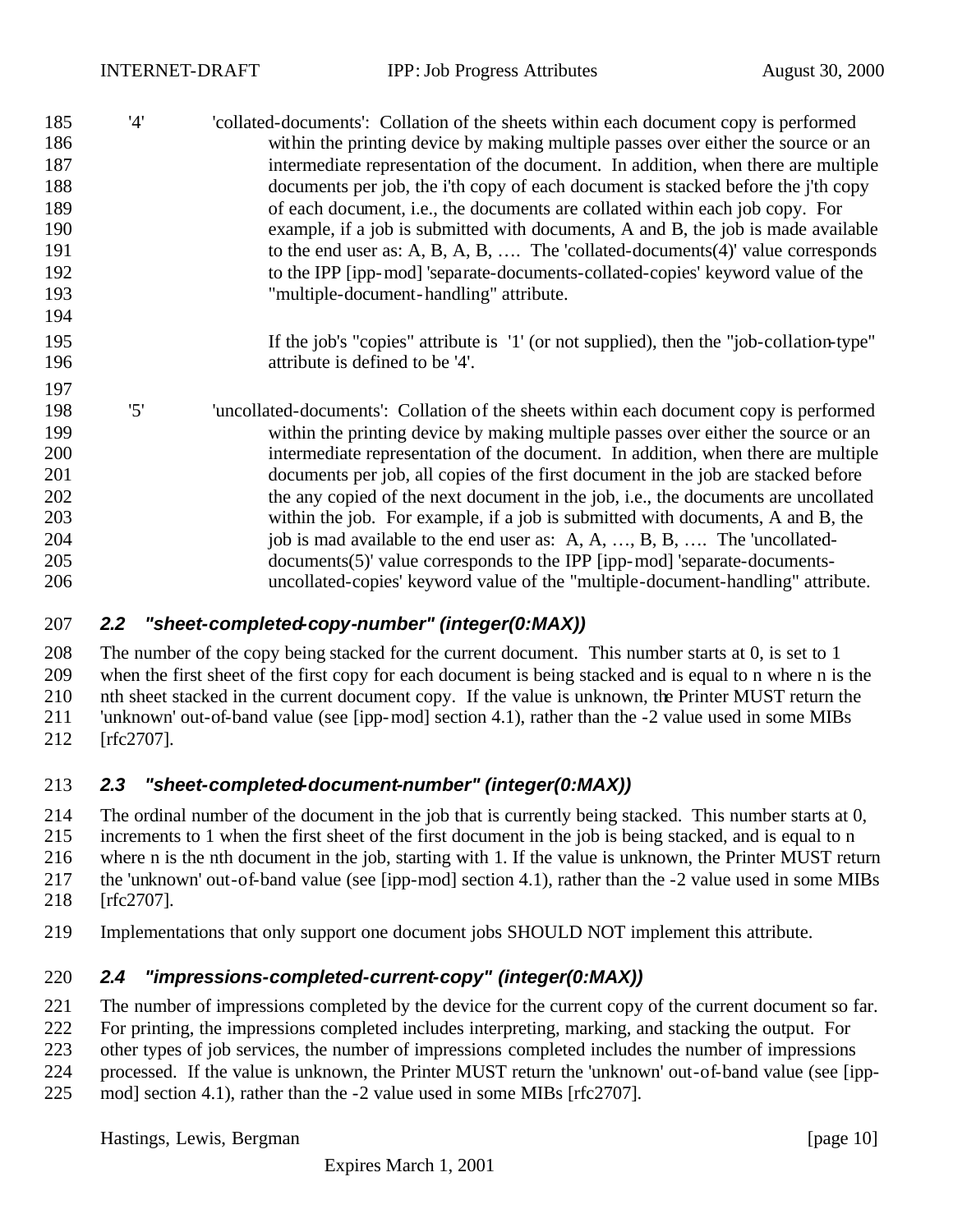This value SHALL be reset to 0 for each document in the job and for each document copy.

### **3 Conformance Requirements**

- This section summarizes the Conformance Requirements detailed in the definitions in this document. In
- general each of the attributes defined in this document are OPTIONAL for a Printer to support, so that
- Printer implementers MAY implement any combination of attributes.

#### **4 IANA Considerations**

- IANA will be called on to register the attributes defined in this document, using the procedures outlined in [ipp-mod].
- **5 Internationalization Considerations**
- The IPP extensions defined in this document require the same internationalization considerations as any of the Job Template and Job Descriptions attributes defined in IPP/1.1 [ipp-mod].

#### **6 Security Considerations**

 The IPP extensions defined in this document require the same security considerations as any of the Job Template attributes and Job Descriptions attributes defined in IPP/1.1 [ipp-mod].

#### **7 References**

- [ipp-iig]
- Hastings, T., Manros, C., "Internet Printing Protocol/1.1: draft-ietf-ipp-implementers-guide-v11- 01.txt, work in progress, May 9, 2000.
- [ipp-mod]
- deBry, R., , Hastings, T., Herriot, R., Isaacson, S., Powell, P., "Internet Printing Protocol/1.1: 247 Model and Semantics", <draft-ietf-ipp-model-v11-07.txt>, work in progress, May 22, 2000.
- [ipp-ntfy]
- Isaacson, S., Martin, J., deBry, R., Hastings, T., Shepherd, M., Bergman, R., " IPP Event Notification Specification", <draft-ietf-ipp-not-spec-04.txt>, work in progress, August 30, 2000.
- [ipp-pro]
- Herriot, R., Butler, S., Moore, P., Tuner, R., "Internet Printing Protocol/1.1: Encoding and Transport", draft-ietf-ipp-protocol-v11-06.txt, May 30, 2000.
- [RFC2565]
- Herriot, R., Butler, S., Moore, P., Tuner, R., "Internet Printing Protocol/1.0: Encoding and Transport", RFC 2565, April 1999.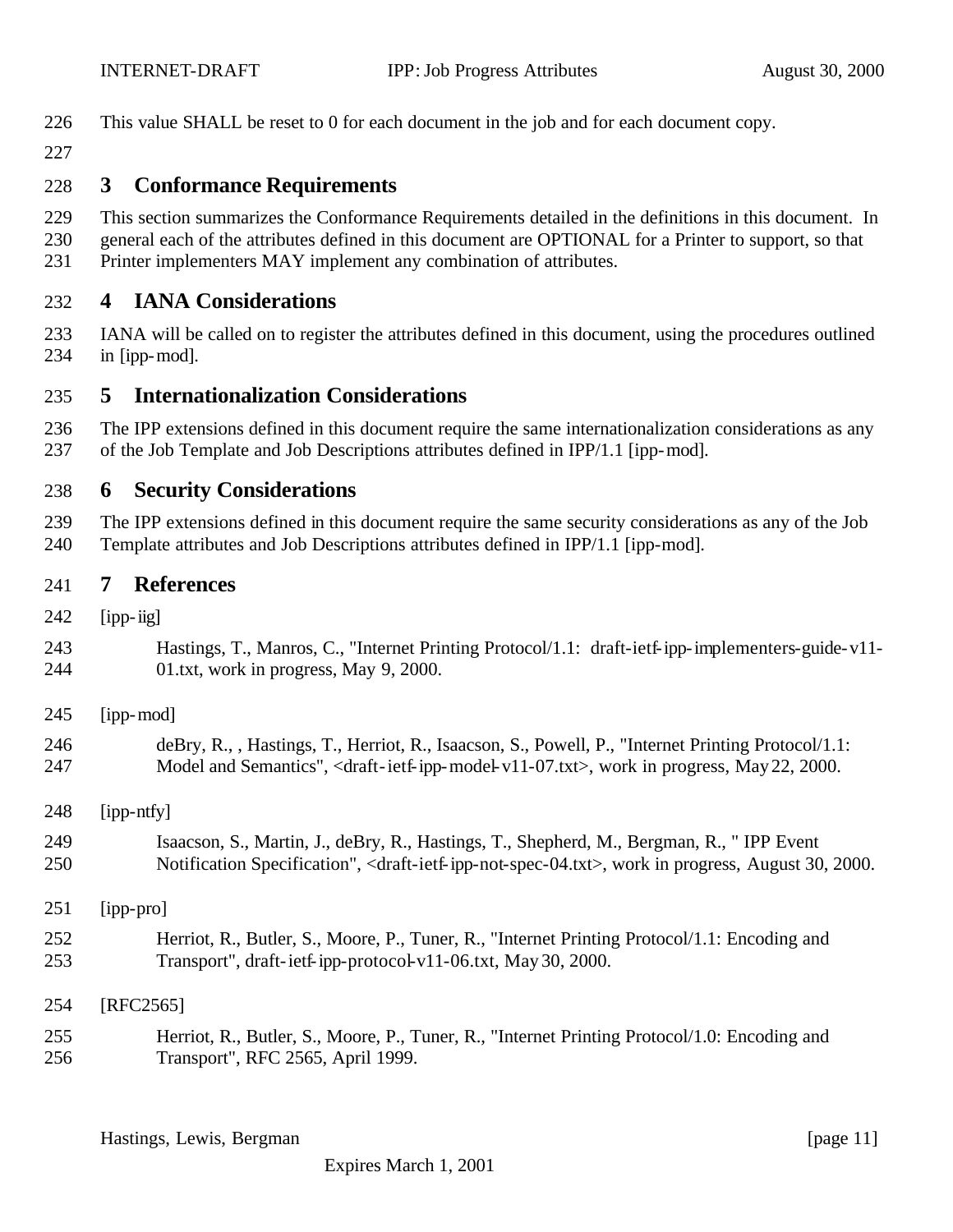| 257        | [RFC2566]                                                                                                                                         |
|------------|---------------------------------------------------------------------------------------------------------------------------------------------------|
| 258<br>259 | deBry, R., , Hastings, T., Herriot, R., Isaacson, S., Powell, P., "Internet Printing Protocol/1.0:<br>Model and Semantics", RFC 2566, April 1999. |
| 260        | [RFC2567]                                                                                                                                         |
| 261        | Wright, D., "Design Goals for an Internet Printing Protocol", RFC 2567, April 1999.                                                               |
| 262        | [RFC2568]                                                                                                                                         |
| 263<br>264 | Zilles, S., "Rationale for the Structure and Model and Protocol for the Internet Printing<br>Protocol", RFC 2568, April 1999.                     |
| 265        | [RFC2569]                                                                                                                                         |
| 266<br>267 | Herriot, R., Hastings, T., Jacobs, N., Martin, J., "Mapping between LPD and IPP Protocols",<br>RFC 2569, April 1999.                              |
| 268        | [RFC2707]                                                                                                                                         |
| 269<br>270 | Bergman, R., Hastings, T., Isaacson, S., Lewis, H. "PWG Job Monitoring MIB - V1", RFC 2707,<br>November, 1999.                                    |
| 271        | 8<br><b>Author's Addresses</b>                                                                                                                    |
| 272        |                                                                                                                                                   |
| 273        | Tom Hastings                                                                                                                                      |
| 274<br>275 | Xerox Corporation<br>737 Hawaii St. ESAE 231                                                                                                      |
| 276        | El Segundo, CA 90245                                                                                                                              |
| 277        | Phone: 310-333-6413                                                                                                                               |
| 278        | Fax: 310-333-5514                                                                                                                                 |
| 279        | e-mail: hastings@cp10.es.xerox.com                                                                                                                |
| 280        |                                                                                                                                                   |
| 281        |                                                                                                                                                   |
| 282        |                                                                                                                                                   |
|            |                                                                                                                                                   |
| 283        | Harry Lewis<br><b>IBM</b>                                                                                                                         |
| 284        | P.O. Box 1900                                                                                                                                     |
| 285        | Boulder, CO 80301-9191                                                                                                                            |
| 286        |                                                                                                                                                   |
| 287        | Phone: (303) 924-5337                                                                                                                             |
| 288        | FAX:                                                                                                                                              |
| 289        | e-mail: harryl@us.ibm.com                                                                                                                         |
| 290<br>291 |                                                                                                                                                   |